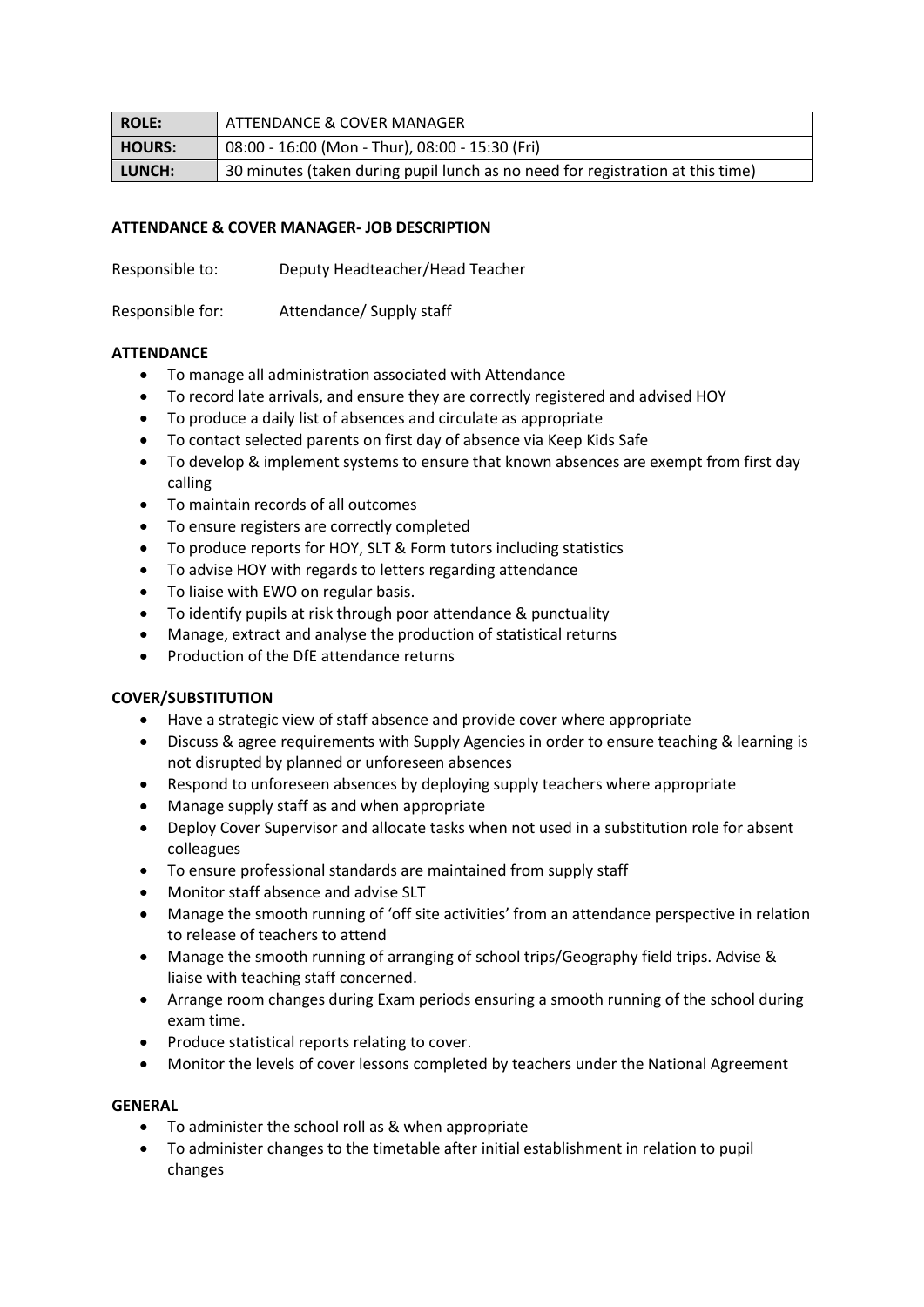- Manage school Cover/Substitution diary
- And any other task requested by the Headteacher in relation to the role

# **IN DETAIL:**

| <b>COVER/STAFF SUBSTITUTION DUTIES/TASKS</b> |                                                                                                                                                                                                 |  |
|----------------------------------------------|-------------------------------------------------------------------------------------------------------------------------------------------------------------------------------------------------|--|
| $D/W/M/H-T$                                  |                                                                                                                                                                                                 |  |
| D                                            | Pick up messages of Staff Absence, email Absence if absent staff have not already done so                                                                                                       |  |
| D                                            | Check Absence emails for absent staff                                                                                                                                                           |  |
| D                                            | Arrange cover with outside cover companies to cover absent staff                                                                                                                                |  |
| D                                            | Print registers for absent staff so cover staff can complete manually and send back to me for<br>completion in SIMS                                                                             |  |
| D                                            | H&S information, School tour and starting paperwork completion for all new cover staff on<br>site                                                                                               |  |
| D                                            | Print cover sheet, distribute to reception, staff room and pupil Services                                                                                                                       |  |
| D                                            | Oversee/Check cover each day for following few days to ensure absent staff have pre-<br>arranged cover                                                                                          |  |
| D                                            | Room changes on SIMS and advise Daily bulletin                                                                                                                                                  |  |
| D                                            | Deal with day to day running of cover, manage cover staff in school/ check in at the end of the<br>school day                                                                                   |  |
| D                                            | Scan any behaviour issues from cover staff lessons and send to head of department and staff<br>they have covered for their information                                                          |  |
| $H-T$                                        | Produce impact summaries of classes and pupils impacted by staff substitution and send to HT                                                                                                    |  |
| $H-T$                                        | Produce impact summaries by staff of numbers of substitution periods created and send to HT                                                                                                     |  |
| W                                            | Maintain a list of supply staff used each week in order to evaluate costs and share this with HT                                                                                                |  |
|                                              | <b>ATTENDANCE DUTIES/TASKS</b>                                                                                                                                                                  |  |
| D                                            | Take messages from 'absence answer phone' and enter student absences on SIMS                                                                                                                    |  |
| D                                            | Sign in late arrivals with HOY                                                                                                                                                                  |  |
| D                                            | Organise DTs for Lates and send text to parents to advise of DT                                                                                                                                 |  |
| D                                            | Whole school register (form group) in case of Fire safety                                                                                                                                       |  |
| D                                            | Text parents of absent children that we have had no absence call from to explain their child<br>has had no morning registration mark                                                            |  |
| D                                            | Call parents of children with N marks from whom we have not received a message/call/text<br>regarding absence reason(s)                                                                         |  |
| D                                            | Run SEND and PP absence reports to email to HT DHT, SLT, PM's and LM's                                                                                                                          |  |
| W                                            | Correspondence with Education Welfare Team                                                                                                                                                      |  |
| D                                            | Check registers are complete each lesson (form, P1-5) each day, if not complete chase the<br>teacher responsible                                                                                |  |
| D                                            | Chase N coded pupils each lesson to ensure Safeguarding of each pupil                                                                                                                           |  |
| D                                            | Check external provision attendance                                                                                                                                                             |  |
| D                                            | Taking calls from parents, passing information to the correct staff in school and documenting<br>on sims, CPOMs if needed                                                                       |  |
| D                                            | Complete all exam registers                                                                                                                                                                     |  |
| D                                            | Mark pupils out and in from appointments throughout the school day                                                                                                                              |  |
| D                                            | Update pupils' attendance if they are in one of the additional interventions                                                                                                                    |  |
| W                                            | DfE reporting each week - which includes staff numbers, illness and illness reasons, student<br>attendance, illness and illness reasons, FSM, SW, EHCP breakdown and attendance for each<br>day |  |